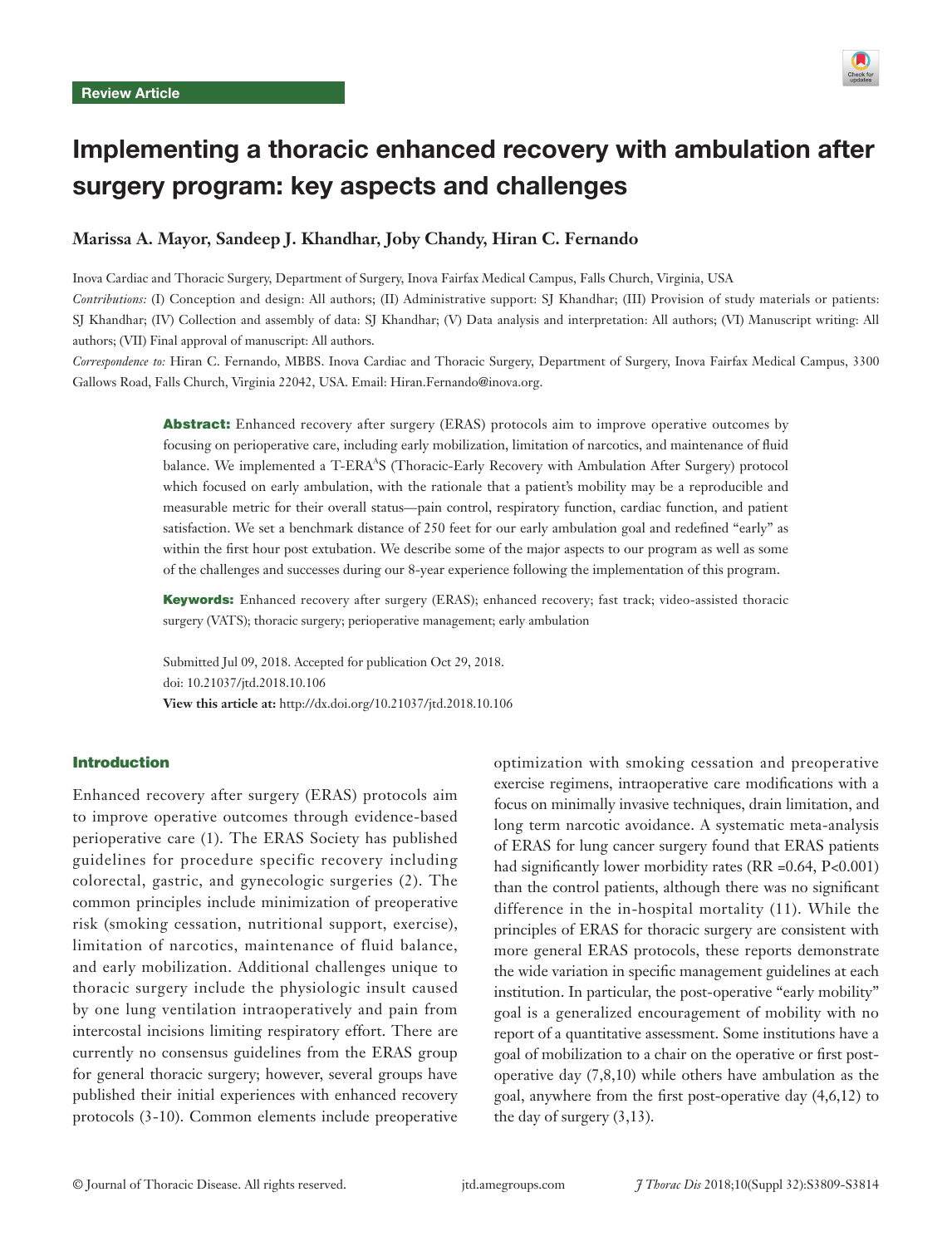#### Mayor et al. Thoracic enhanced recovery with ambulation



Figure 1 The T-ERA<sup>A</sup>S protocol begins at the preoperative outpatient visit and focuses on ambulation. T-ERA<sup>A</sup>S, Thoracic-Early Recovery with Ambulation After Surgery.

We previously implemented a T-ERA $\rm ^{A}S$  (Thoracic-Early Recovery with Ambulation After Surgery) protocol which focused on early ambulation that begins in the outpatient setting and continues in the post-operative anesthesia care unit (PACU) on the day of surgery (*Figure 1*). Our rationale for focusing on ambulation was that a patient's mobility is a tangible, reproducible, and measurable endpoint around which other more subjective markers should improve, namely, pain control, respiratory function, cardiac function, and patient satisfaction. There are no programs to our knowledge whose primary focus was transforming the time and distance patients ambulate in the immediate postoperative period. We recently published our results from this program with a focus on a readily comparable subset of patients, specifically patients undergoing thoracoscopic lobectomy (14). The report includes 304 patients who underwent video-assisted thoracic surgery (VATS) lobectomy, and results were compared to 100 patients who also underwent VATS lobectomy, but were treated prior to the implementation of T-ERA $^{A}$ S. Our median length of stay was 1 day compared to 2 days before implementation (P<0.001). Pneumonia rates were also significantly reduced from 6% to 0.7% after implementation of T-ERA $^{A}$ S. After 8 years of developing this program, our post-surgical care is streamlined. Visitors to our post anesthesia care unit

(PACU) often remark on the unique atmosphere. The most striking scene is the patient who has just been wheeled from the operating room placed in a chair within several minutes of arrival, and ambulates down the hall less than one hour following extubation. Achievement of this goal required changing the culture of our entire team, from the presurgical and intraoperative phases, to the PACU and step down care. Here, we describe our current program as well as some of the challenges we have faced in its evolution.

#### Culture change

The success of T- $ERA^A S$  was dependent on the full participation and "buy-in" of every health care professional involved in the care of the patient, from the preoperative office visit to the post-operative discharge, as well as the patient's support system, or "family". While expectations were set by the surgeon in the first preoperative visit, we found that it was mandatory to reinforce this in the immediate preoperative period. Our patients and their families are reminded by the surgical staff (including not only the surgeon and surgeon assistant/resident, but the preoperative nurse and operating team that although pain control is important, our number one priority is returning them to their pre-operative state or better. Successful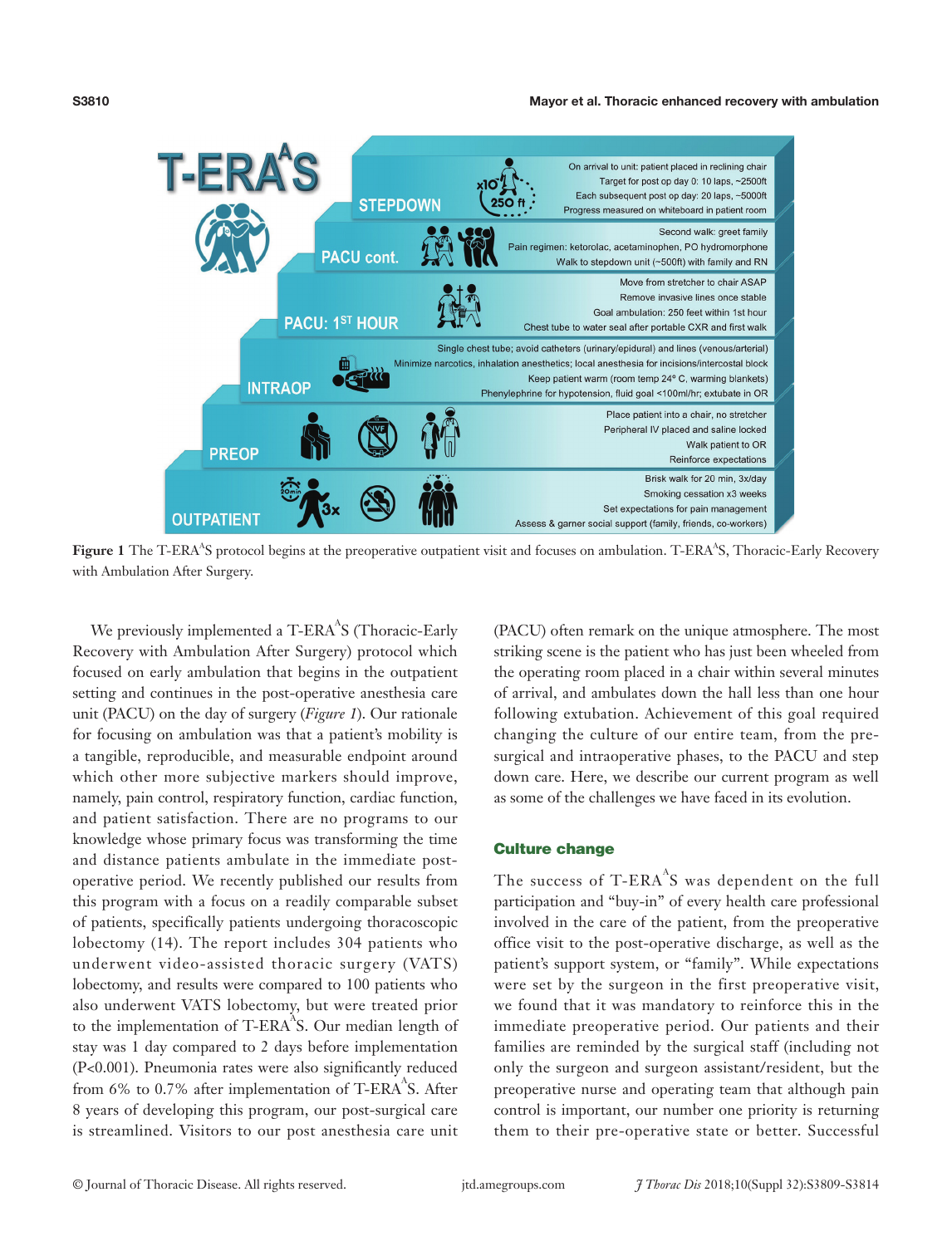## Journal of Thoracic Disease, Vol 10, Suppl 32 November 2018 S3811 Studies and S3811

ambulation facilitates clearing of secretions thereby minimizing the risks of pneumonia; improves vascular tone and third space fluid shifts thereby minimizing the risk of arrhythmias; decreases the incidence of lower extremity deep venous thromboses and subsequent pulmonary emboli; improves pain control; allows for a general sense of wellbeing and independence; and facilitates faster recovery. Setting this tone at the initial visit and reinforcing this idea during each of the phases below allows for the successful implementation of T-ERA $^{\text{A}}$ S. Our general thoracic procedures take place in the Heart and Vascular Institute of our medical center. This is a separate (but connected) building to the main hospital and has six operating suites and four post-anesthesia care unit (PACU) beds. Only cardiac, thoracic, and vascular cases are performed in these suites. General thoracic cases are recovered in the PACU, and then can walk from the PACU to their hospital beds in our step-down unit which is on the same floor as the operating room and PACU. This relatively small sized unit with its consistent team has facilitated the change in culture and success of the T-ERA $^{A}S$  program for thoracic surgical patients (15).

### Preoperative phase

Published ERAS protocols for thoracic surgery are consistent in encouragement of smoking cessation and ambulation. Smoking cessation has been demonstrated to significantly improve the morbidity of thoracic surgeries (16), although the optimal time point for cessation prior to surgery has yet to be established. Most ERAS studies do not report the success rate of smoking cessation prior to surgery. Preoperative exercise is also routinely encouraged across institutions. High intensity preoperative training regimens have been evaluated with randomized trials, however improvement in operative outcomes has still to be demonstrated (17-19). Our approach has been to require patients to take a brisk, 20 min walk at least three times daily. Smoking cessation is expected, and we require complete cessation at least 3 weeks prior to the date of operation. Family members are encouraged to join the patient in this endeavor. At this point, the expectations for pain control are set. Our management philosophy avoidance of complications and rapid return to full function—is described to the patient, including discussion of a minimally invasive approach, use of local anesthetic techniques, minimization of narcotic use, and a thorough explanation of the rationale for early, frequent, and ongoing ambulation. The family is enlisted in the effort to achieve these ambulation goals. As our program has developed, we have observed that the family is crucial to the patient's postoperative success.

The topic of chest-tube management is also introduced in the initial counseling meeting and how this may impact early discharge. If patients have adequate home support and have evidence of a possible air-leak, they are discharged with their chest-tube in place attached to a mini-atrium. On the day of surgery, the patient is placed into a chair, not a stretcher, further augmenting the idea of mobility and independence. An intravenous catheter is placed, but other lines—if needed—are placed after induction in the operating room. If no contraindications, patients are given 1,000 mg of oral acetaminophen. Every health care professional reiterates the ambulation philosophy and the family is once again reminded by the surgeon that ambulation and the avoidance of complications, rather than pain control is the main priority. Finally, the patient ambulates from the preoperative area to the operating room and is assisted onto the table. These steps prime the patient for a successful recovery by helping re-inforce the mind-set of early ambulation.

#### Intraoperative phase

In order to facilitate post-operative mobility, lines (including central or arterial) and catheters (urinary or epidural) are routinely avoided, if at all possible, in patients scheduled for thoracic surgery. Fluid restriction is achieved by delivering all fluids and medications through programmed infusion pumps with a goal of delivering less than 100 mL/hr. Hypotension is routinely treated with vasoactive medications such as phenylephrine and ephedrine. Induction of anesthesia is fairly routine with the use of propofol and a muscle relaxant such as rocuronium to aid with intubation. Short-acting narcotics such as fentanyl are used at the time of intubation but limited to 100–200 micrograms. Longer-acting intravenous narcotics such as hydromorphone are discouraged from intraoperative use. Ketorolac (30 mg IV) is given at the end of the surgical procedure after consultation with the surgeon and if the glomerular filtration rate is >60. Warmed air blankets are used to prevent hypothermia. Lower extremity sequential compression devices are used routinely. Over the last six years, different approaches to providing local or regional anesthesia have been employed, some as part of prospective studies on pain control. These strategies have included thoracic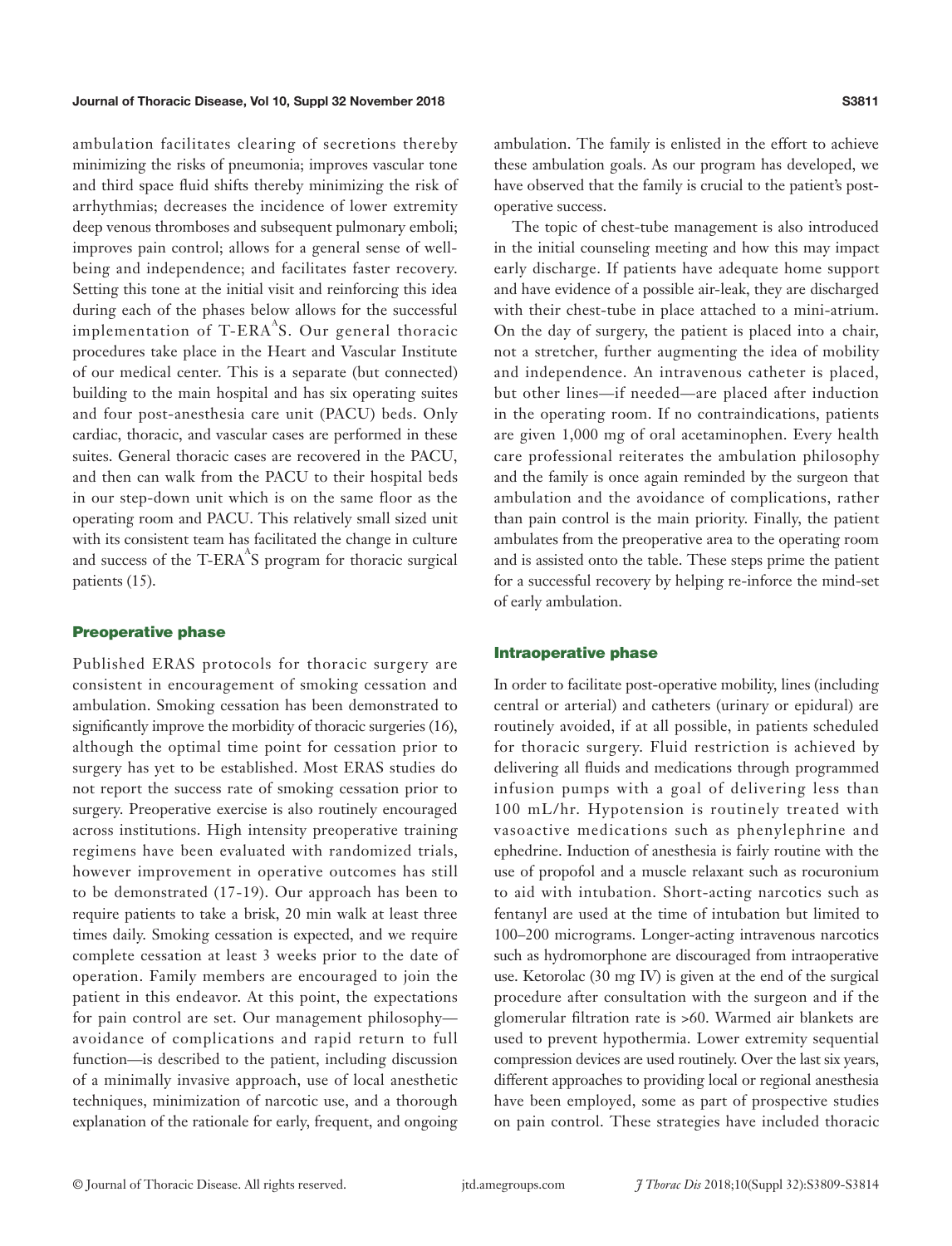epidurals, serratus and paravertebral blocks, intercostal bupivacaine injections, intercostal infusions (On-Q), liposomal bupivacaine, and bupivacaine injection at the incisions. Usually, a single chest tube is placed to suction. The patient is routinely extubated prior to leaving the operating suite.

#### **PACU**

Immediately upon arrival to the PACU an attempt is made to move the patient from the stretcher to the chair. This is a marked difference from published ERAS protocols for thoracic surgery; in fact, we were able to find only a single program which reported a goal of mobilization to a chair prior to four hours post-surgery (8). If this is deemed unsafe by nursing staff, (e.g., if the patient is unable to mentate or the vitals are tenuous) then an attempt is made every 3–5 minutes thereafter. After this is achieved, an attempt at ambulation is performed within the first hour following arrival to the PACU, with a target goal of 250 feet. Again, this is a unique aspect of our program; few programs encourage ambulation on the day of operation (3,6) with most waiting until the first post-operative day (4,10). The PACU nurses routinely document time to ambulation and whether a full 250 feet is achieved. If the full 250 feet is not achieved, a comment is recorded by the PACU nurse, and repeated attempts are made until the target distance is met. During the initial implementation of this program, our surgeons were readily available in the immediate postoperative phase, and if there was any concern regarding the patient's ability to ambulate, or if the nurse felt that they would not be ready to walk within the first half an hour, a call was made to the surgeon. As our staff became more comfortable with the concept of walking immediately after the procedure, the time to ambulation after extubation has improved. In our reported series of 304 VATS lobectomy patients, 61.5% of patients achieved the target goal of 250 feet within 1 hour (14). Some degree of ambulation was achieved in 68.4% in 1 hour and 94.7% in 2 hours. The mean time to ambulation was 57.3 minutes. When we compared our early (years 2010–2012) to later experience (2014–2016) we saw significant improvements in several ambulation parameters. For instance the target of 250 feet in one hour was achieved in only 37.3% early on compared to 72% later on. Similarly the mean time to ambulation improved from 80.5 to 46.2 minutes with 28% of patients ambulating within 30 minutes of extubation in the most recent two years (14).

#### Mayor et al. Thoracic enhanced recovery with ambulation

If patients' vitals are stable, any invasive monitoring lines are removed prior to transfer to the stepdown unit. Pain control in the PACU is achieved with ketorolac (if appropriate), acetaminophen, and if needed, oral hydromorphone. Intravenous narcotics are minimized and discouraged. A chest radiograph is obtained and reviewed. The chest tube is placed to waterseal after the chest radiograph is completed and ambulation of 250 feet has been successfully accomplished. When feasible, the patient is walked toward the family waiting room to greet their family rather than the family coming to visit the patient. When the patient is cleared, they will walk to the step down unit (~1,000 feet) with their family and nurse in attendance.

## Care in the stepdown unit

After their walk from the PACU, the patient is placed in a reclining chair. A set of checkboxes for goal of ambulation is written on their whiteboard. The goal is 10 laps (2,500 ft) around the unit for operative day 0, and 20 laps for each post-operative day to follow. The patient is usually started on a diet once awake in the PACU and intravenous fluids are not routinely administered post-operatively. A morning chest X-ray is taken. If there is no air-leak, drainage is appropriately serous, and no large residual space seen on chest X-ray, then the chest-tube will usually be removed on the first post-operative day, and the patient discharged. Post-pull chest X-rays are not usually performed. If there is an air-leak or a moderate air-space present, then the patient will be discharged with their chest-tube in place, unless other co-morbidities exist. Using this strategy postoperative discharge at one day after VATS lobectomy, was achieved in 75% of patients compared to only 25.8% of patients prior to T-ERA<sup>A</sup>S implementation. Thirty-three (10.86%) of patients were discharged with chest-tubes in place and re-admissions have only been required in 15/304 (4.93%) after VATS lobectomy (14).

## **Conclusions**

With the concept of ERAS now widely accepted across many institutions, we found that the acceptance and implementation of many aspects of our T-ERA $^A$ S program, including factors such as intraoperative modifications to analgesia, intra-operative fluid management as well as postoperative limitation of narcotics were relatively simple to make standard of care. An advantage in our center is that thoracic surgical operations take place in a relatively small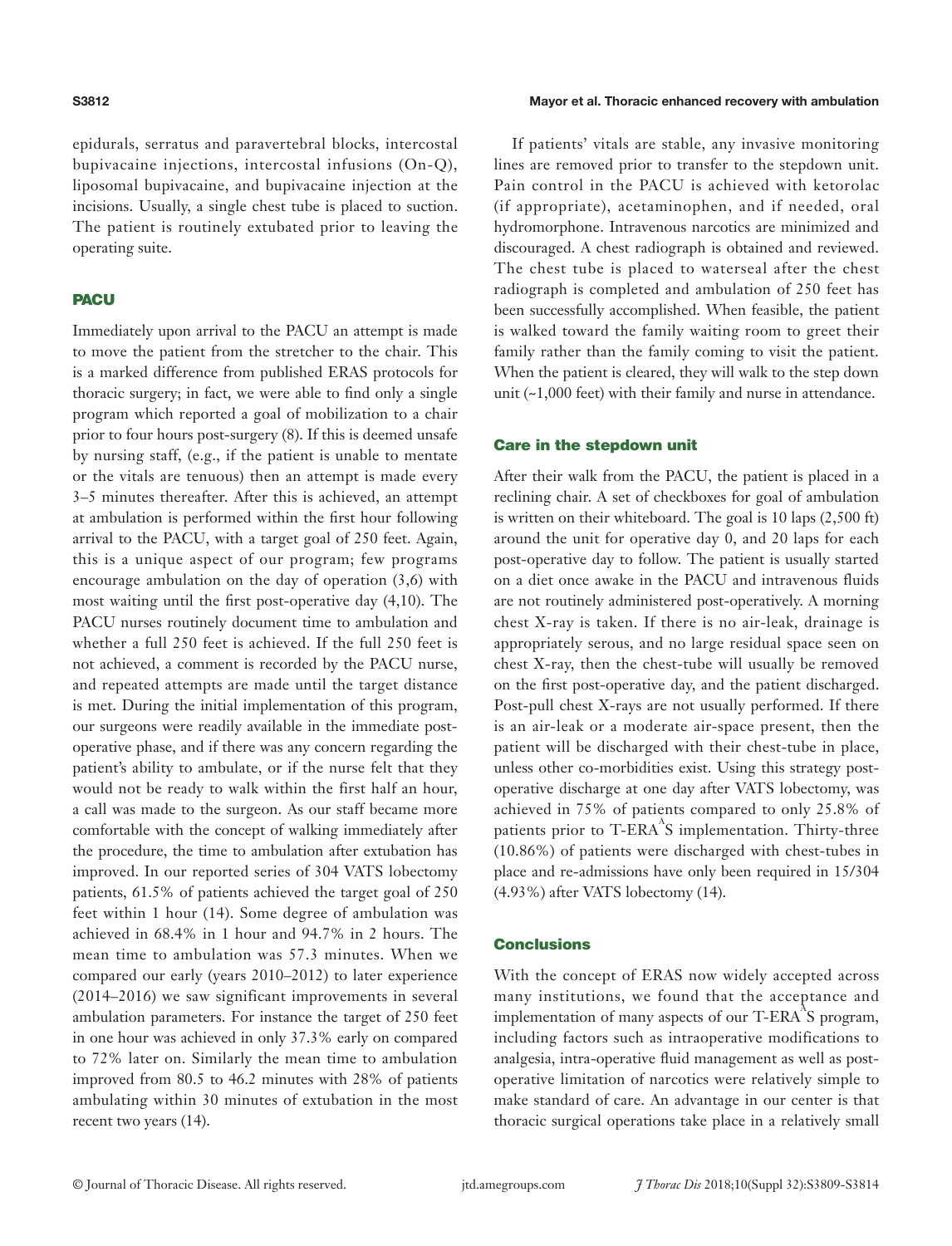## Journal of Thoracic Disease, Vol 10, Suppl 32 November 2018 S3813 States of States S3813

unit, so there is consistency of care and shared goals are more achievable. Setting a quantifiable goal for ambulation and documenting outcomes helps orient nursing staff, patients and their family members. The focus of care becomes overall recovery with return to normal function and less about optimizing pain management. This may be more challenging to achieve in other health systems where there is less consistency in operating room and nursing staff. Additionally, patient's social and family support may not lend itself easily to implementing these goals. The collaboration between surgeon, advance practice providers, anesthesiologists, nursing, administration, and the family is crucial in the success of  $T$ -ERA $^{A}$ S.

Although using a minimally invasive approach facilitates implementation of T-ERA $^{A}S$ , this is by no means restricted to VATS lobectomy. During the six-year period that we reported on 304 VATS lobectomies, 1,172 patients in total were treated on our early ambulation protocol after thoracic operations. Currently we are evaluating the results of early ambulation after thoracotomy and are also prospectively evaluating early ambulation in patients undergoing esophageal surgery including esophagectomy. We believe that setting any ambulation goal is vital to achieving the goal of early recovery, and we are hopeful that others will be encouraged to adopt aspects of our program.

## Acknowledgements

The authors thank Marcela L. Mayor for her artistic contribution to this paper.

#### Footnote

*Conflicts of Interest*: the authors have no conflicts of interest to declare.

## **References**

- 1. Ljungqvist O, Scott M, KC F. Enhanced recovery after surgery: A review. JAMA Surg 2017;152:292-8.
- 2. ERAS Society List of Guidelines Available online: http:// erassociety.org/guidelines/list-of-guidelines/
- 3. Muehling BM, Halter GL, Schelzig H, et al. Reduction of postoperative pulmonary complications after lung surgery using a fast track clinical pathway. Eur J Cardiothorac Surg 2008;34:174-80.
- 4. Sokouti M, Aghdam BA, Golzari SEJ, et al. A Comparative Study of Postoperative Pulmonary Complications

Using Fast Track Regimen and Conservative Analgesic Treatment: A Randomized Clinical Trial. Tanaffos 2011;10:12-9.

- 5. Abu Akar F, Chen Z, Yang C, et al. Enhanced recovery pathways in thoracic surgery: The Shanghai experience. J Thorac Dis 2018;10:S578-82.
- 6. Rogers LJ, Bleetman D, Messenger DE, et al. The impact of enhanced recovery after surgery (ERAS) protocol compliance on morbidity from resection for primary lung cancer. J Thorac Cardiovasc Surg 2018;155:1843-52.
- 7. Brunelli A, Thomas C, Dinesh P, et al. Enhanced recovery pathway versus standard care in patients undergoing videoassisted thoracoscopic lobectomy. J Thorac Cardiovasc Surg 2017;154:2084-90.
- 8. Hubert J, Bourdages-Pageau E, Garneau CA, et al. Enhanced recovery pathways in thoracic surgery: the Quebec experience. J Thorac Dis 2018;10:S583-S590.
- 9. Gonfiotti A, Viggiano D, Voltolini L, et al. Enhanced recovery after surgery and video-assisted thoracic surgery lobectomy: the Italian VATS Group\* surgical protocol. J Thorac Dis 2018;10:S564-S570.
- 10. Martin LW, Sarosiek BM, Harrison MA, et al. Implementing a Thoracic Enhanced Recovery Program: Lessons Learned in the First Year. Ann Thorac Surg 2018;105:1597-604.
- 11. Li S, Zhou K, Che G, et al. Enhanced recovery programs in lung cancer surgery: Systematic review and metaanalysis of randomized controlled trials. Cancer Manag Res 2017;9:657-70.
- 12. Madani A, Fiore JF Jr, Wang Y, et al. An enhanced recovery pathway reduces duration of stay and complications after open pulmonary lobectomy. Surgery 2015;158:899-908; discussion 908-10.
- 13. Numan RC, Klomp HM, Li W, et al. A clinical audit in a multidisciplinary care path for thoracic surgery: An instrument for continuous quality improvement. Lung Cancer 2012;78:270-5.
- 14. Khandhar SJ, Schatz CL, Collins DT, et al. Thoracic enhanced recovery with ambulation after surgery: a 6-year experience. Eur J Cardiothorac Surg 2018;53:1192-8.
- 15. Schatz C. Enhanced Recovery in a Minimally Invasive Thoracic Surgery Program. AORN J 2015;102:482-92.
- 16. Mason DP, Subramanian S, Nowicki ER, et al. Impact of Smoking Cessation Before Resection of Lung Cancer: A Society of Thoracic Surgeons General Thoracic Surgery Database Study. Ann Thorac Surg 2009;88:362-70; discussion 370-1.
- 17. Licker M, Karenovics W, Diaper J, et al. Short-Term